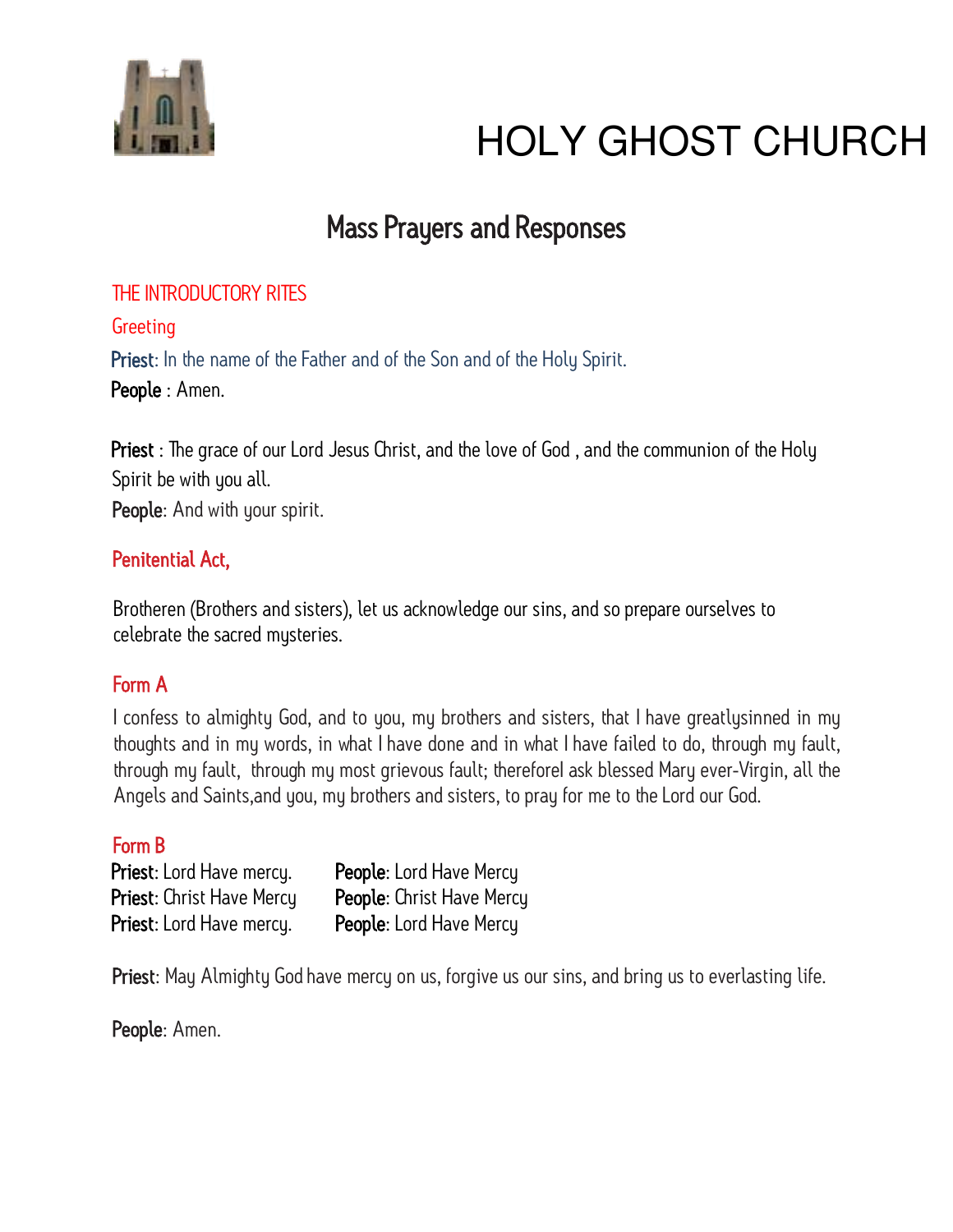

# Gloria

Glory to God in the highest, and on earth peace to people of good will.

# We praise you, we bless you, we adore you, we glorify you, we give you thanks for your great glory,

Lord God, heavenly King, O God, almighty Father.

Lord Jesus Christ, **Only Begotten Son,** Lord God, Lamb of God, **Son of the Father,** you take away the sins of the world, have mercy on us; you take away the sins of the world, receive our prayer; you are seated at the right hand of the Father, have mercy on us.

For you alone are the Holy One, you alone are the Lord, you alone are the Most High, Jesus Christ,

with the Holy Spirit, in the glory of God the Father. Amen.

# THE LITURGY OF THE WORD

(At the end of the readings) Reader: The word of the Lord People : Thanks be to God.

# **Gospel**

Priest: The Lord be with you. People: And with your spirit. Priest: A reading from the holy Gospel according to N. People: Glory to you, O Lord.

**Priest:** The Gospel of the Lord. **People** : Praise to you, Lord Jesus Christ.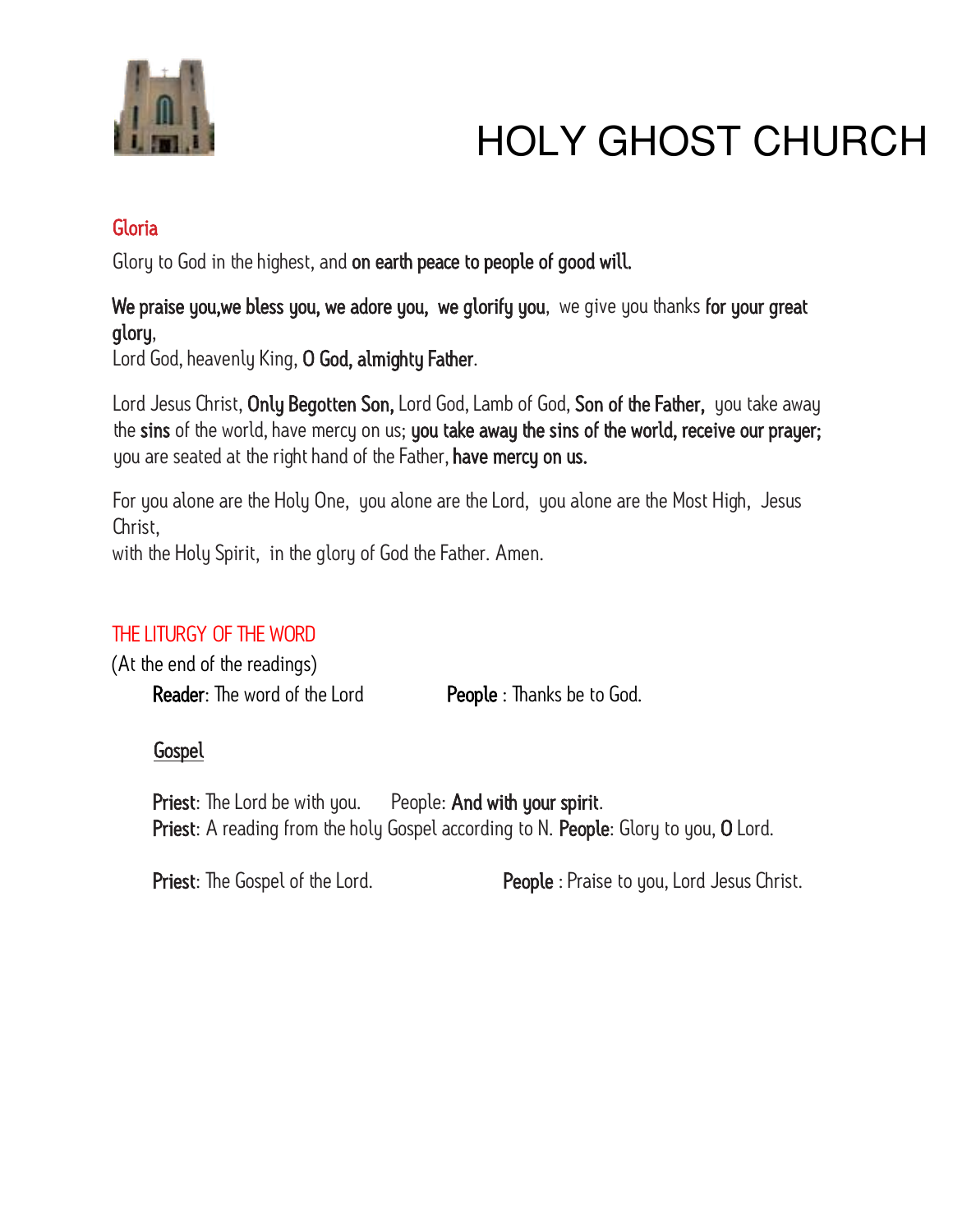

# The Profession of Faith - Nicene Creed

I believe in one God, the Father almighty, maker of heaven and earth, of all things visible and invisible.

I believe in one Lord Jesus Christ, the Only Begotten Son of God, born of the Father before all ages. God from God, Light from Light, true God from true God, begotten, not made, consubstantial with the Father; through him all things were made. For us men and for our salvation he came down from heaven, (Bow) and by the Holy Spirit was incarnate of the Virgin Mary, and became man. (End Bow)

For our sake he was crucified under Pontius Pilate, he suffered death and was buried, and rose again on the third day in accordance with the Scriptures. He ascended into heaven and is seated at the right hand of the Father. He will come again in glory to judge the living and the dead and his kingdom will have no end.

I believe in the Holy Spirit, the Lord, the giver of life, who proceeds from the Father and the Son, who with the Father and the Son is adored and glorified, who has spoken through the prophets.

I believe in one, holy, catholic and apostolic Church. I confess one Baptism for the forgiveness of sins and I look forward to the resurrection of the dead and the life of the world to come. Amen.

#### Apostles' Creed

I believe in God, the Father almighty, Creator of heaven and earth, and in Jesus Christ, his only Son, our Lord, (Bow) who was conceived by the Holy Spirit, born of the Virgin Mary, (End Bow) suffered under Pontius Pilate, was crucified, died and was buried; he descended into hell; on the third day he rose again from the dead; he ascended into heaven, and is seated at the right hand of God the Father almighty; from there he will come to judge the living and the dead.

I believe in the Holy Spirit, the holy catholic Church, the communion of saints, the forgiveness of sins,the resurrection of the body, and life everlasting. Amen.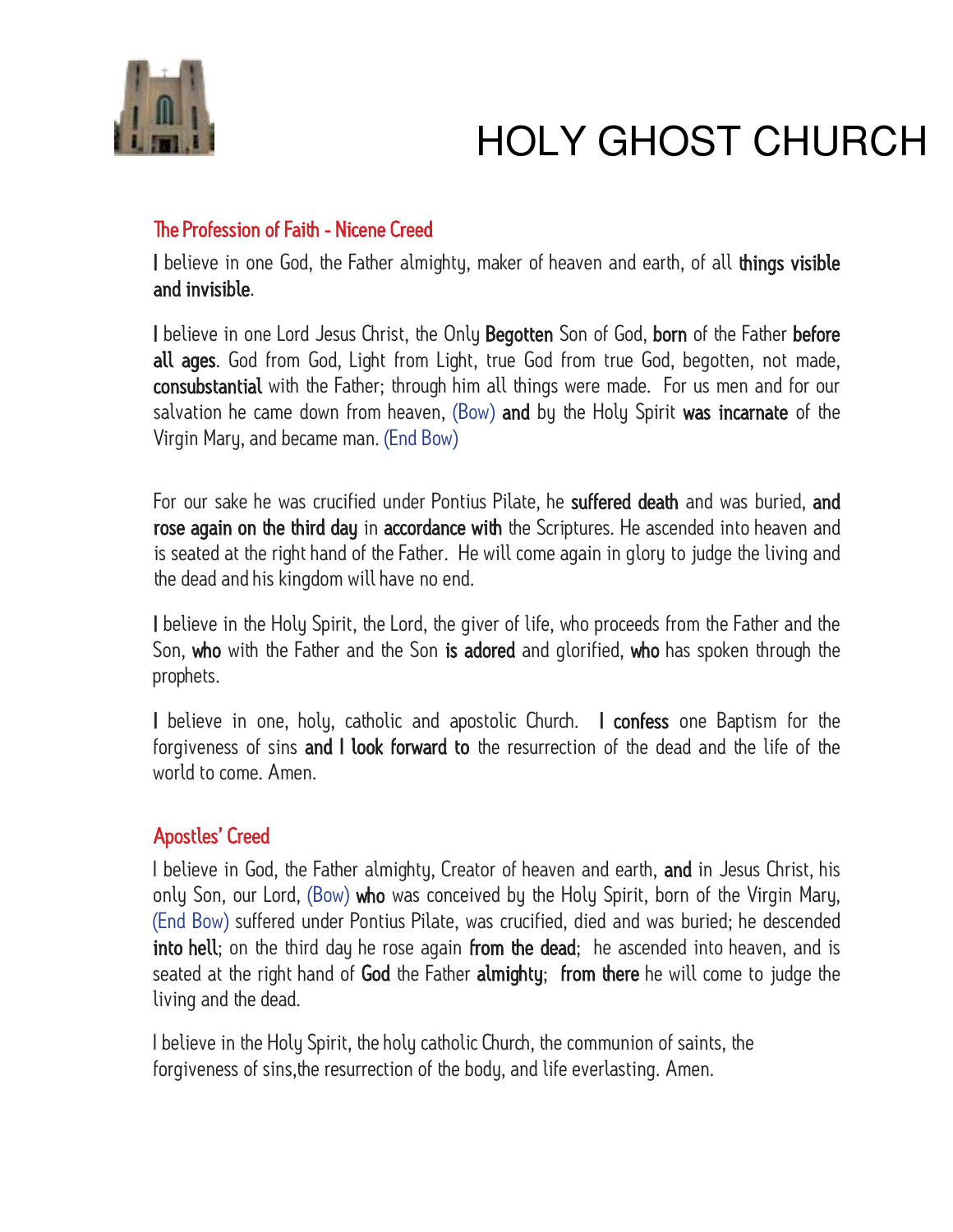

# LITURGY OF THE EUCHARIST

Priest: Pray brethren that my sacrifice and yours may be acceptable to God the Almighty Father. People: May the Lord accept the sacrifice at your hands for the praise and glory of his name, for our good and the good of all his holy Church.

# Preface Dialogue

Priest: The Lord be with you. People: And with your spirit. Priest: Lift up your hearts. The state of the People: We lift them up to the Lord. Priest: Let us give thanks to the Lord our God. People: It is right and just.

# Holy, Holy, Holy

Holy, Holy, Holy Lord God of hosts. Heaven and earth are full of your glory. Hosanna in the highest. Blessed is he who comes in the name of the Lord. Hosanna in the highest.

# Memorial Acclamation

# Priest: The mystery of faith.

People: We proclaim your Death, O Lord, and profess your Resurrection until you come again.

or

When we eat this Bread and drink this Cup, we proclaim your Death, O Lord, until you come again.

or

Save us, Savior of the world, for by your Cross and Resurrection you have set us free.

# **Doxology**

Priest: Through him and with him and in him, O God almighty Father, in the unity of the Holy Spirit, all glory and honour is yours for ever and ever. People : Amen.